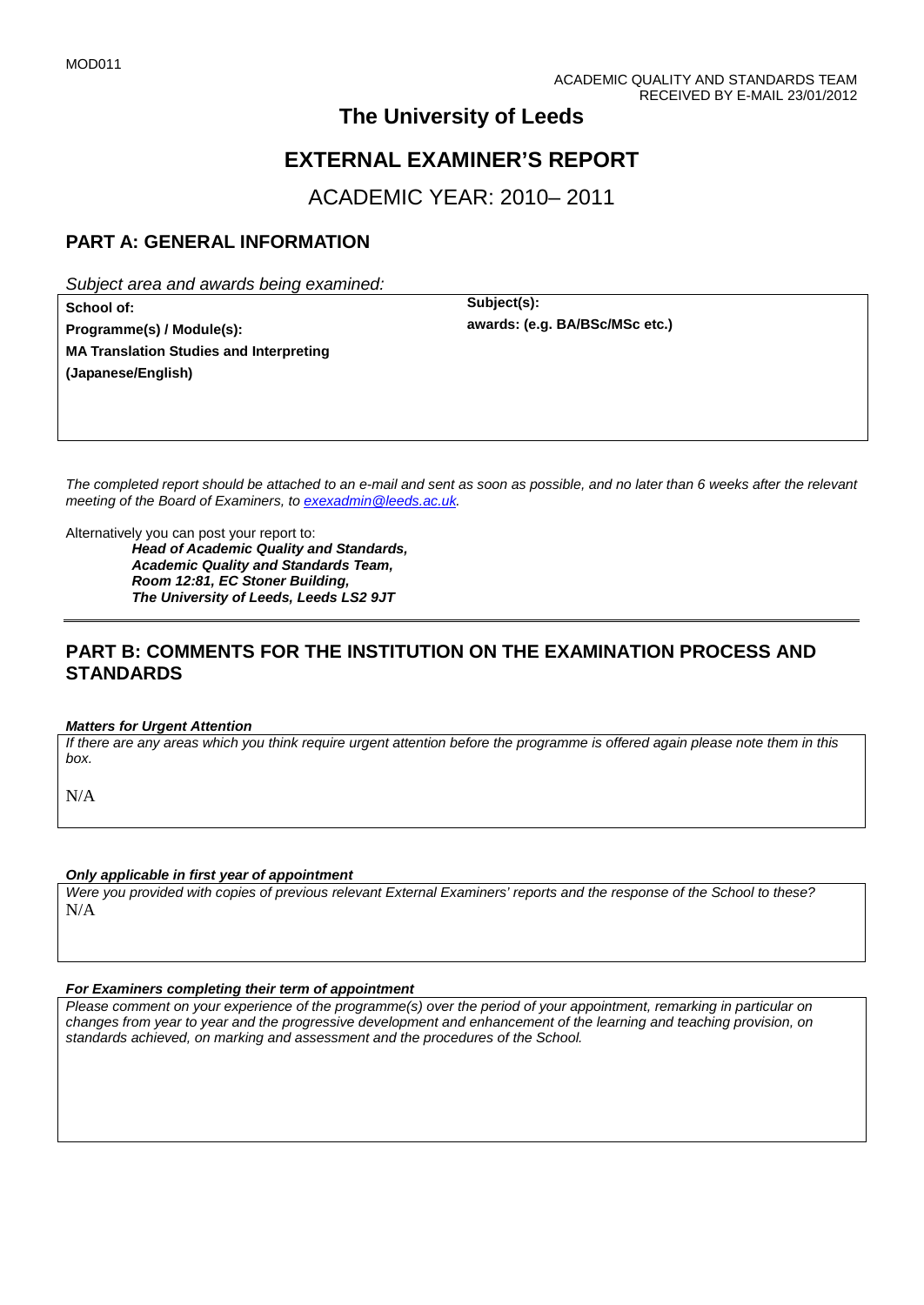## **Standards**

- 1. **Please indicate the extent to which the programme aims and intended learning outcomes (ILOs) were commensurate with the level of the award?**
	- *The appropriateness of the intended learning outcomes for the programme(s)/modules and of the structure and content of the programme(s);*
	- *The extent to which standards are appropriate for the award or award element under consideration.*

Fully commensurate.

- 2. **Did the aims and ILOs meet the expectations of the national subject benchmark (where relevant)?**
	- *The comparability of the programme(s) with similar programme(s) at other institutions and against national benchmarks and the Framework for Higher Education Qualifications.*

Yes.

- 3. **Please comment on the assessment methods and the appropriateness of these to the ILOs?**
	- *The design and structure of the assessment methods, and the arrangements for the marking of modules and the classification of awards;*
	- *The quality of teaching, learning and assessment methods that may be indicated by student performance.*

I can confirm that the assessment methods test the first four of the ILOs below. I am not aware of assessment methods that test the last ILO. However, I don't see any particular problem, because I assume that the last objective is achieved during class discussions.

- to demonstrate specialist knowledge and mastery of techniques relevant to the Interpreting and Translation Studies and to demonstrate a sophisticated understanding of concepts, information and techniques at the forefront of I & T Studies;
- to exhibit mastery in the exercise of subject-specific intellectual abilities;
- to demonstrate a comprehensive understanding of techniques applicable to their own research and professional activity;
- to take a proactive and self-reflective role in working and to develop professional relationships with others, as well as to work in a team and cope under stress;
- proactively to formulate ideas and hypotheses and to develop, implement and execute plans by which to evaluate these
- 4. **Were students given adequate opportunity to demonstrate their achievement of the aims and ILOs?**
	- *The academic standards demonstrated by the students and, where possible, their performance in relation to students on comparable courses;*
	- *The strengths and weaknesses of the students as a cohort.*

Yes

5**. For Examiners responsible for programmes that include clinical practice components, please comment on the learning and assessment of practice components of the curriculum**

N/A

6*.* **The nature and effectiveness of enhancements to the programme(s) and modules since the previous year**

 *It would be particularly helpful if you could also identify areas of good practice which are worthy of wider dissemination.* 

This was my second year as external examiner of this programme. Again, I was impressed by the care with which the consecutive and simultaneous interpreting exams were conducted. The choice of texts and the use of a 'live' speaker for each student were highly professional. As for the translations, I was particularly impressed by the care with which the papers were marked. There were some minor issues with the marking spreadsheets showing some inconsistencies, but I believe that these issues have subsequently been rectified.

#### 7.**The influence of research on the curriculum and learning and teaching**

 *This may include examples of curriculum design informed by current research in the subject; practice informed by research; students undertaking research.* 

The module "Methods and Approaches in Translation Studies" covers theoretical aspects of translation and interpreting.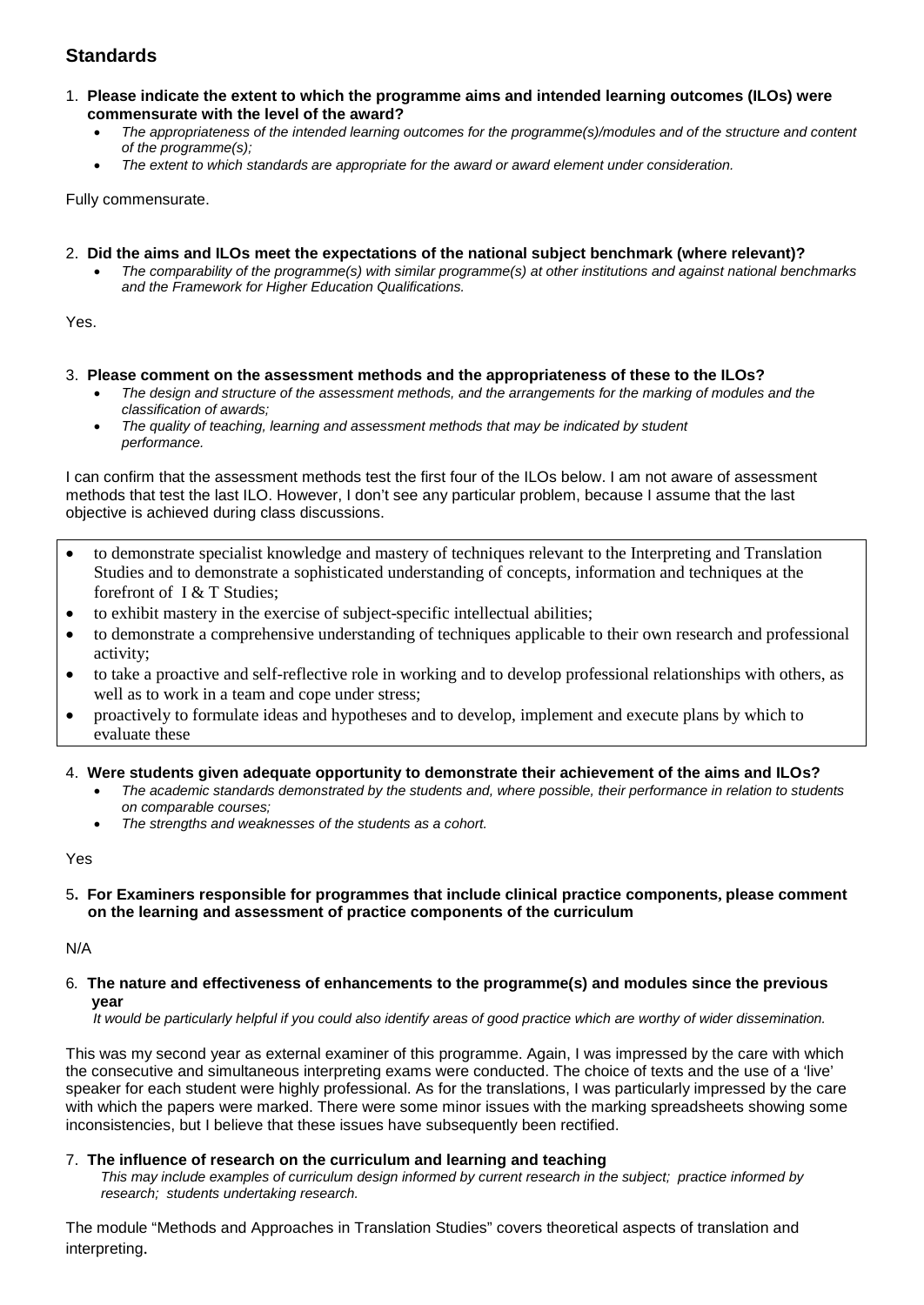### *The Examination Process*

- 8. **The University and its Schools provide guidance for External Examiners as to their roles, powers and responsibilities. Please indicate whether this material was sufficient for you to act effectively as an External Examiner**?
	- *Whether external examiners have sufficient access to the material needed to make the required judgements and whether they are encouraged to request additional information.*

Yes.

- 9. **Did you receive appropriate documentation relating to the programmes and/or parts of programmes for which you have responsibility, e.g. programme specifications or module handbooks?**
	- *The coherence of the policies and procedures relating to external examiners and whether they match the explicit roles they are asked to perform.*

Yes.

10. **Was sufficient assessed/examination work made available to enable you to have confidence in your evaluation of the standard of student work?**

Yes.

11. **Were the administrative arrangements satisfactory for the whole process, including the operation of the Board of Examiners?**

Yes.

12. **Were appropriate procedures in place to give due consideration to mitigating circumstances and medical evidence?**

Yes.

#### *For Examiners involved in Mentoring Arrangements*

*If you have acted as a mentor to a new external examiner or have received mentor support please comment here on the arrangements.*

*N/A*

### *Other Comments*

*Please use this box if you wish to make any further comments not covered elsewhere on the form.*